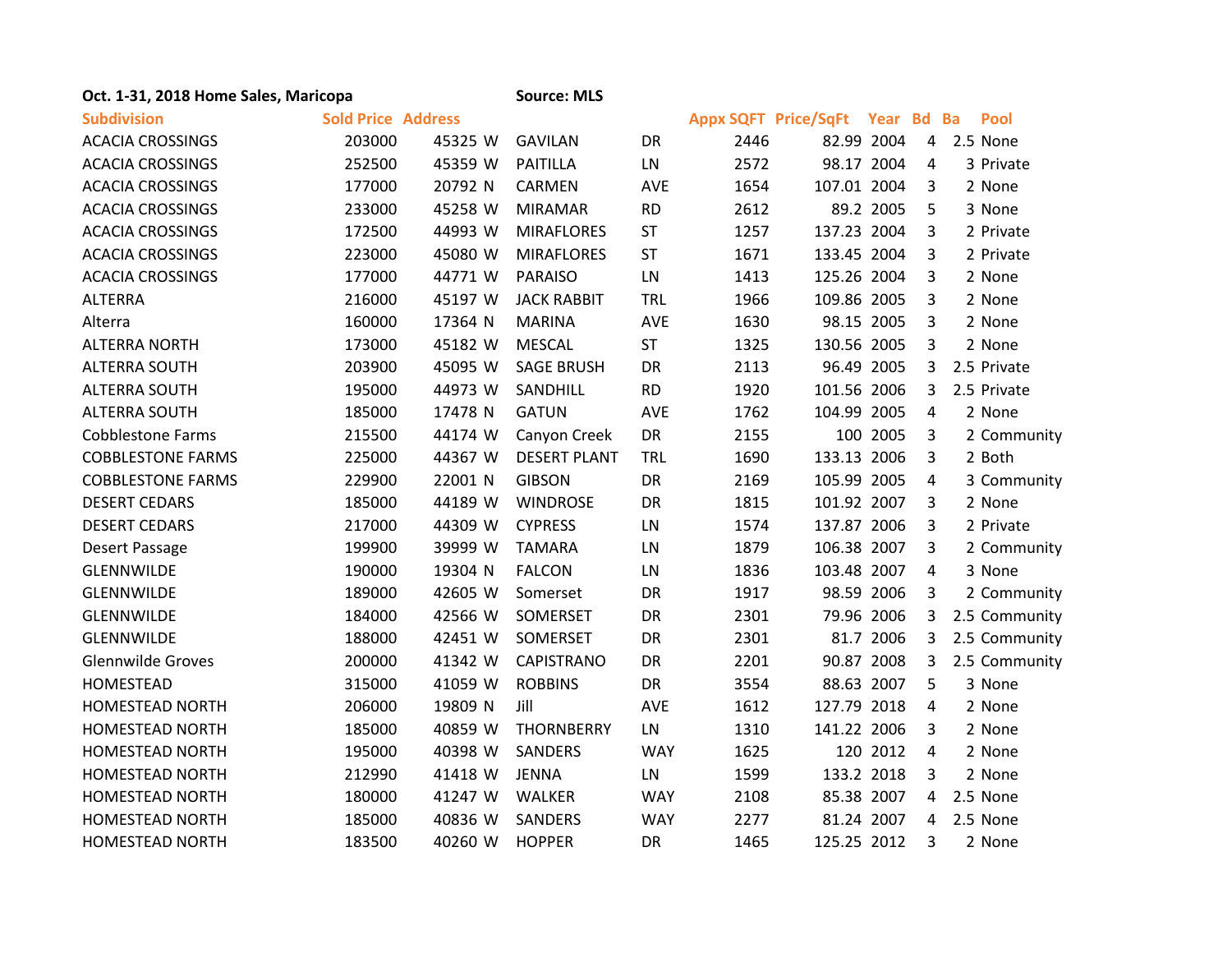| <b>HOMESTEAD NORTH</b>       | 179900 | 40011 W | WALKER            | <b>WAY</b> | 1392 | 129.24 2015 | 3              | 2 None          |
|------------------------------|--------|---------|-------------------|------------|------|-------------|----------------|-----------------|
| LAKES AT RANCHO EL DORADO    | 212000 | 41327 W | PARKHILL          | DR         | 2374 | 89.3 2009   | 5              | 2.5 None        |
| LAKES AT RANCHO EL DORADO    | 203000 | 40679 W | PARKHILL          | DR         | 1802 | 112.65 2012 | 3              | 2 None          |
| <b>MARICOPA MEADOWS</b>      | 217900 | 45480 W | LONG              | <b>WAY</b> | 3006 | 72.48 2007  | 5              | 3 None          |
| <b>MARICOPA MEADOWS</b>      | 202000 | 18772 N | KARI              | LN         | 2261 | 89.34 2004  | 4              | 2.5 None        |
| <b>MARICOPA MEADOWS</b>      | 180000 | 46072 W | <b>HOLLY</b>      | DR         | 1911 | 94.19 2005  | 3              | 2 None          |
| <b>MARICOPA MEADOWS</b>      | 180000 | 45585 W | <b>TUCKER</b>     | <b>RD</b>  | 2501 | 71.97 2005  | 4              | 2.5 None        |
| <b>MARICOPA MEADOWS</b>      | 210000 | 45608 W | Barbara           | LN         | 1808 | 116.15 2006 | 3              | 2.5 Private     |
| <b>MARICOPA MEADOWS</b>      | 199820 | 45612 W | AMSTERDAM         | <b>RD</b>  | 2493 | 80.15 2005  | 4              | 2.5 None        |
| PALO BREA                    | 335000 | 43932 W | PALO ABETO        | DR         | 4151 | 80.7 2006   | 4              | 3.5 Private     |
| PARCEL 24 AT HOMESTEAD NORTI | 184000 | 40108 W | <b>NOVAK</b>      | LN         | 1577 | 116.68 2014 | $\overline{4}$ | 2 None          |
| <b>PROVINCE</b>              | 389000 | 41696 W | <b>SNOW BIRD</b>  | LN         | 2044 | 190.31 2015 | 3              | 2 Community     |
| <b>PROVINCE</b>              | 260000 | 42604 W | SANDPIPER         | DR         | 2337 | 111.25 2007 |                | 2 2.5 Community |
| RANCHO EL DORADO             | 322000 | 42302 W | <b>BRAVO</b>      | DR         | 2786 | 115.58 2004 | 3              | 2.5 None        |
| RANCHO EL DORADO             | 201000 | 42550 W | HILLMAN           | DR         | 2185 | 91.99 2003  | 4              | 2.5 None        |
| RANCHO EL DORADO             | 185000 | 22287 N | <b>BISHOP</b>     | DR         | 1676 | 110.38 2004 | 4              | 2 None          |
| Rancho El Dorado             | 195000 | 43936 W | SAGEBRUSH         | <b>TRL</b> | 2012 | 96.92 2002  | 3              | 2.5 Private     |
| RANCHO EL DORADO             | 189998 | 43778 W | <b>BEDFORD</b>    | DR         | 1682 | 112.95 2002 | 4              | 2 None          |
| RANCHO EL DORADO             | 182500 | 42682 W | <b>MICHAELS</b>   | DR         | 1523 | 119.83 2003 | 3              | 2 None          |
| RANCHO EL DORADO             | 168500 | 21415 N | <b>SCOTT</b>      | DR         | 1309 | 128.72 2005 | 3              | 2 None          |
| RANCHO EL DORADO             | 194000 | 41946 W | <b>HILLMAN</b>    | DR         | 2210 | 87.78 2005  | 4              | 2.5 None        |
| RANCHO EL DORADO             | 285000 | 21919 N | <b>BALBOA</b>     | DR         | 2863 | 99.55 2002  | 4              | 2 None          |
| RANCHO EL DORADO             | 233900 | 41927 W | ANNE              | LN         | 2469 | 94.73 2006  | 4              | 3 None          |
| RANCHO EL DORADO             | 176000 | 43426 W | <b>CHISHOLM</b>   | DR         | 1340 | 131.34 2002 | 3              | 2 None          |
| RANCHO MIRAGE ESTATES        | 235900 | 19587 N | <b>ROSE</b>       | <b>CT</b>  | 2514 | 93.83 2017  | 5              | 3 None          |
| RANCHO MIRAGE ESTATES        | 238900 | 19532 N | SALERNO           | <b>CIR</b> | 2514 | 95.03 2017  | 5              | 3 None          |
| <b>SENITA</b>                | 175000 | 42886 W | <b>ESTRADA</b>    | <b>ST</b>  | 1371 | 127.64 2007 | 3              | 2 None          |
| <b>SENITA</b>                | 257900 | 42797 W | <b>WILD HORSE</b> | <b>TRL</b> | 3901 | 66.11 2007  | 6              | 4 None          |
| <b>SENITA</b>                | 175000 | 18995 N | <b>WILSON</b>     | <b>ST</b>  | 1371 | 127.64 2007 | 3              | 2 None          |
| <b>SMITH FARMS</b>           | 169000 | 40492 W | <b>MOLLY</b>      | LN         | 1653 | 102.24 2007 | 3              | 2.5 Community   |
| SORRENTO                     | 182990 | 37252 W | CANNATARO         | LN         | 1429 | 128.05 2018 | 3              | 2 None          |
| SORRENTO                     | 197990 | 37334 W | CANNATARO         | LN         | 1769 | 111.92 2018 | 3              | 2 None          |
| SORRENTO                     | 195500 | 17948 N | LETTERE           | <b>CIR</b> | 2222 | 87.98 2008  | 4              | 3 None          |
| SORRENTO                     | 225000 | 37090 W | <b>GIALLO</b>     | LN         | 3920 | 57.39 2007  | 6              | 4 None          |